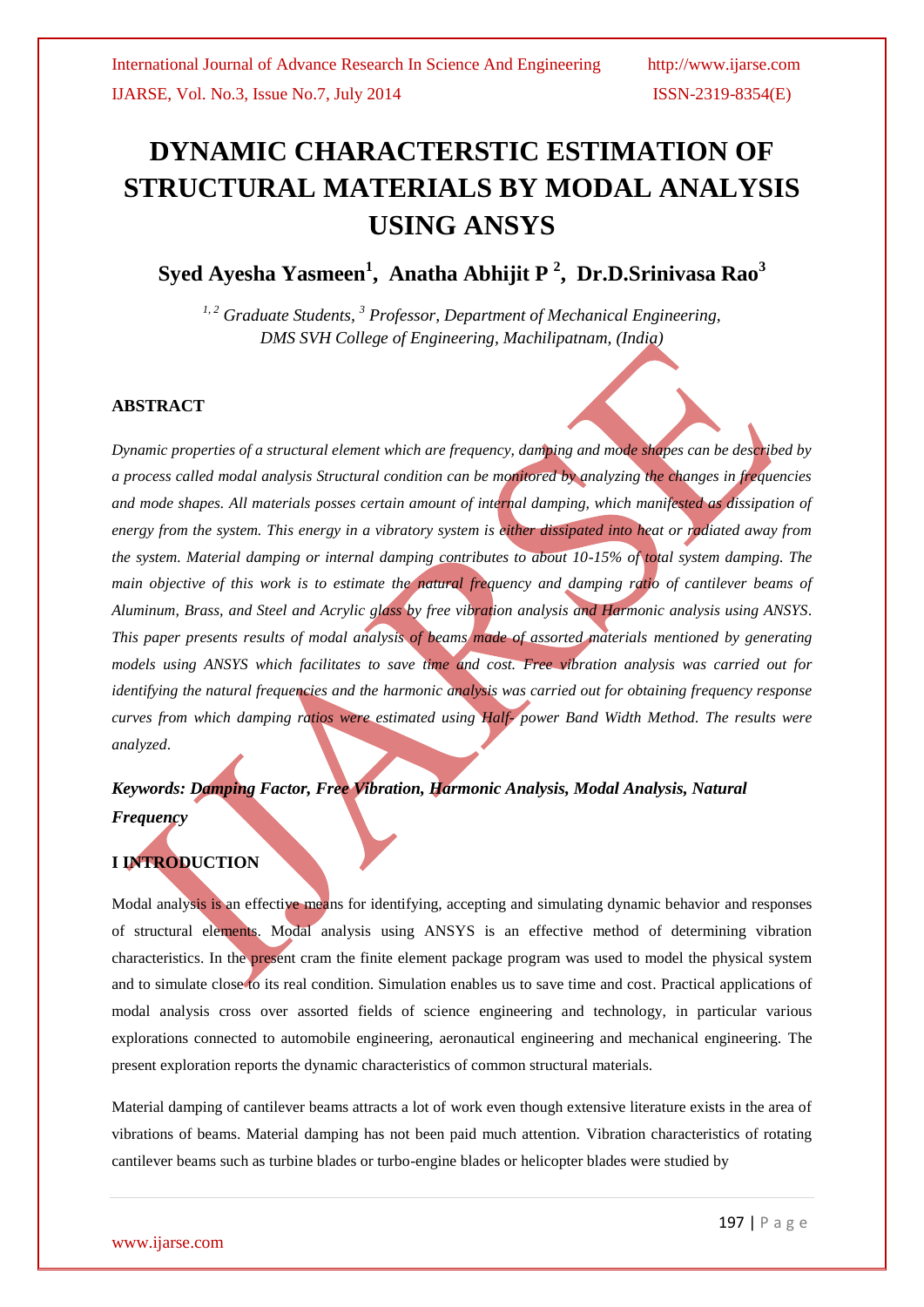H H Yoo and S H Shin[1]. The centrifugal inertia force due to rotation induces stretching and this stretching causes increase of bending stiffness of the structure which generally results in the variation of natural frequencies and mode shapes. A new dynamic modeling method is adopted for deriving the equation of motion of rotating cantilever beams.

Mousa ReZaee and reZa Hassannejad[2] investigated a simply supported beam with a crack by vibration analysis and derived a new analytical method by taking a non-linear model for fatigue crack perturbation method is used for solving the governing equation of motion of the cracked beam. The dynamic response of cracked beam shows super harmonics of fundamental frequency due to non-linear effects in the solution. An explicit expression is also derived for the system damping changes in the crack parameters geometric dimensions, Mechanical properties of the cracked beam. It is observed in the results the system damping increases with crack depth and its approach to the middle of the beam. The frequencies of free vibration of rotating beams have been extensively studied by Chih Ling Huang, Wen Yi Lin, Kuo Mo Hsio<sup>[3]</sup> generally rotating beams are used for simple models such as propellers, turbine blades and satellite booms. To solve the natural frequency of very slanderous rotating beam at high angular velocity. A method based on the power series solution is used. Each segment governing equations are solved by power series.

JinsuoNie, XingWei<sup>[4]</sup> concentrated in determining convenient specification of material dependent damping in ANSYS in transient dynamic analysis by mode superposition method. In analysis of complex structures specification of material dependent damping is generally desirable. Since the structural elements can have different energy dissipation capabilities. This paper contains various mode superposition transient dynamic analysis using different ways to specify damping in ANSYS. Shibabrat Naik, Wrik Mallik[5] in their study found substantial importance of dynamic parameters such as modal frequencies and damping constant of structural elements. In their work experimental model testing of cantilever beam has been performed to obtain the mode shapes, modal frequencies and damping parameters. PLUSE lab shop was used to get the frequency response functions and these are checked using finite element software ANSYS.

D. Ravi Prasad [6] in his study explained natural characteristics of a structure like frequency damping and mode shapes. In his work modal analysis of beams was carried out for different beam materials by excitation technique and the response functions were obtain and processed using vibration analysis analyzer to identify natural frequencies, damping and mode shapes. In the present cram the vibration analysis was carries out using ANSYS by model analysis to find natural frequencies and damping factors of various structural materials.

## **II THEORTICAL ANALYSIS**

#### **2.1. Theory of Free Vibrations of Cantilever Beam**

The equation of a motion of a cantilever beam subjected to free vibration, the system of which is considered as continuous one can be written as

$$
\frac{d^{2}}{dx^{2}}\Big\{EI(x)\frac{d^{2}Y(x)}{dx^{2}}\Big\} = \omega_{n}^{2}m(x)Y(x) \dots \dots \dots \dots \dots \dots \dots (2.1)
$$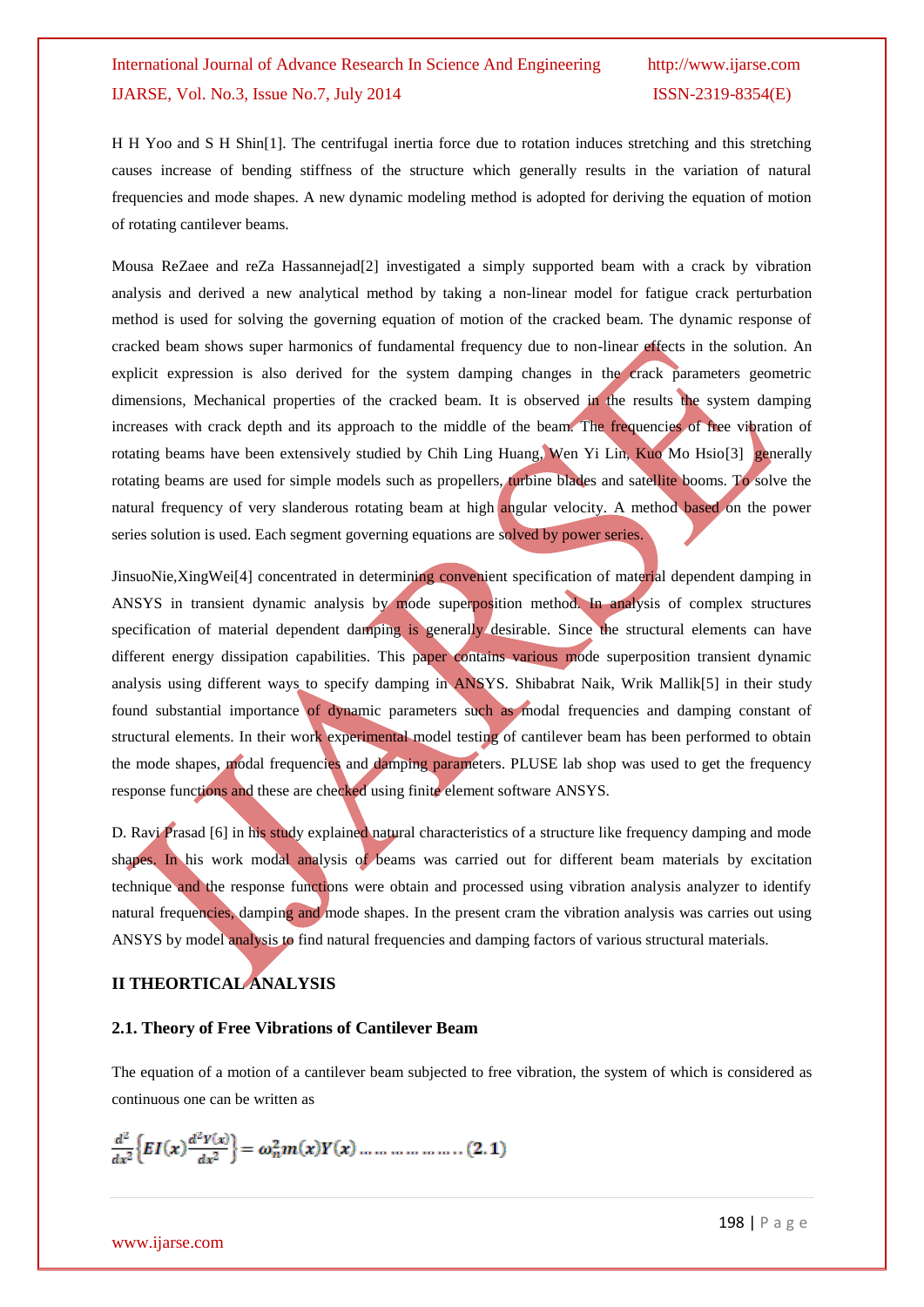╲

Where, E is the modulus of rigidity of beam material, I is the moment of inertia of the beam cross- section  $y(x)$ is displacement in y direction at distance x from fixed end,  $\omega_n$  is the circular natural frequency, m is the mass per unit length,  $m=pA(x)$ ,  $\rho$  is the material density, x is the distance measured from the fixed end.

Figure 1. Cantilever Beam  
\n
$$
f_{nf} = \frac{\omega_{nf}}{2\pi} Hz
$$
...(2.13)  
\nFollowing are the boundary conditions for a cantilever beam.  
\nAt  $x = 0$ ,  $Y(x) = 0$ ,  $\frac{d^2Y(x)}{dx^2} = 0$  ......... (2.2)  
\nAt  $x = l$ ,  $\frac{d^2Y(x)}{dx^2} = 0$ ,  $\frac{d^3Y(x)}{dx^3} = 0$  ......... (2.2)  
\nFor a uniform beam under free vibration from (2.1) we get  
\n
$$
\frac{d^4Y(x)}{dx^4} - \beta^4Y(x) = 0
$$
 ......... (2.4) With  $\beta^4 = \frac{\omega_{n}^2 m}{EI}$  ......... (2.5)  
\nUsing the boundary condition from "Equation. (3.4)" & Equation (3.5)", the frequency equation is obtained as  
\n $\cos\beta_n L + \cosh\beta_n = 1$  ......... (2.6)  
\nWhich must be solved numerically and it yields an infinite of solutions of  $\beta_n$ .  
\nCorresponding to the Eigen values of  $\beta_n$ , the mode shapes for a continuous cantilever beam is given as  
\n $f_n(x) = A_n\{(\sin\beta_n L - \sinh\beta_n)(\sin\beta_n x - \sinh\beta_n x)\}$ 

+  $(cos \beta_n L - cosh \beta_n L)(cos \beta_n x - cosh \beta_n x)$  ......(2.7)

Where,

$$
n = 1, 2, 3, \ldots, \ldots, \infty \& \beta_n L = \alpha_n, \ldots, \ldots, \ldots, \ldots, (2.7.1)
$$

A closed form solution of the circular natural frequency  $\omega_{nf}$ , from above equation of motion and boundary conditions can be written as,  $\omega_{nf} = \alpha_n^2 \sqrt{\frac{EI}{mL^4}} \dots \dots \dots \dots (2.8)$ 

The equation (2.8) is satisfied by a number of values of  $\beta_n L$  corresponding to each normal mode of oscillation, which for first three modes are given as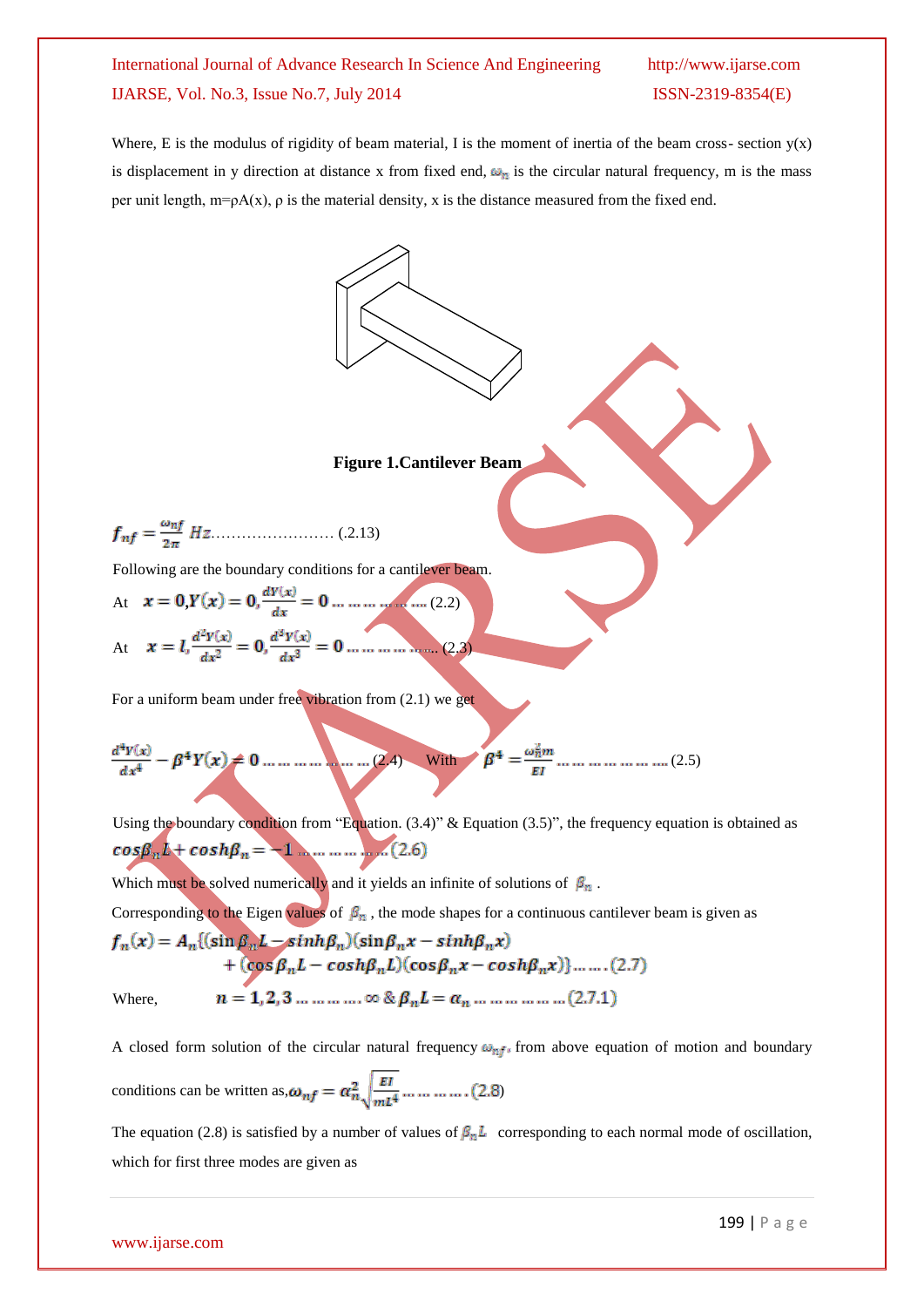## $\alpha_n=1.875,\!4.694,\!7.855\ldots\ldots\ldots\ldots(2.9)$

Where, First natural frequency

$$
\omega_{nf} = 1.875^2 \sqrt{\frac{EI}{\rho A L^4}} \dots (2.10)
$$

Second natural frequency

$$
\omega_{nf} = 4.694^2 \sqrt{\frac{EI}{\rho A L^4}} \dots (2.11)
$$

Third natural frequency

$$
\omega_{nf} = 7.855^2 \sqrt{\frac{EI}{\rho A L^4}}
$$
 (2.12)

The natural frequency is related with the circular natural frequency as

#### **2.2. Measurement of Damping**

#### **2.2.1. Half- power Band Width Method**

The half power bandwidth method is used for quantitative measure of damping. In mechanical systems damping is represented in various formats and the most frequent forms are Q and ζ. Here Q is amplification or quality factor and ζ is the viscous damping ratio or fraction of critical damping. With the combination of these two variables the formula obtains i.e.

$$
2\zeta = \frac{1}{Q} = \frac{\omega_2 - \omega_1}{\omega_n} \dots \dots \dots \dots (2.14)
$$

The half power bandwidth method is also used to estimate damping ratio from frequency domain on a decibel scale this corresponds to a 3db drop from the peak. For this reason the damping measurement technique is also called as 3db method. The 3db point are also called as "Half power points" when they represent on the transfer magnitude curve. Here ∆f i.e. (frequency width) is another damping parameter between the 3 db points in the transfer magnitude curve. This is shown in "Fig 2".



**Figure 2. Definition of Half Power Band width Method**

www.ijarse.com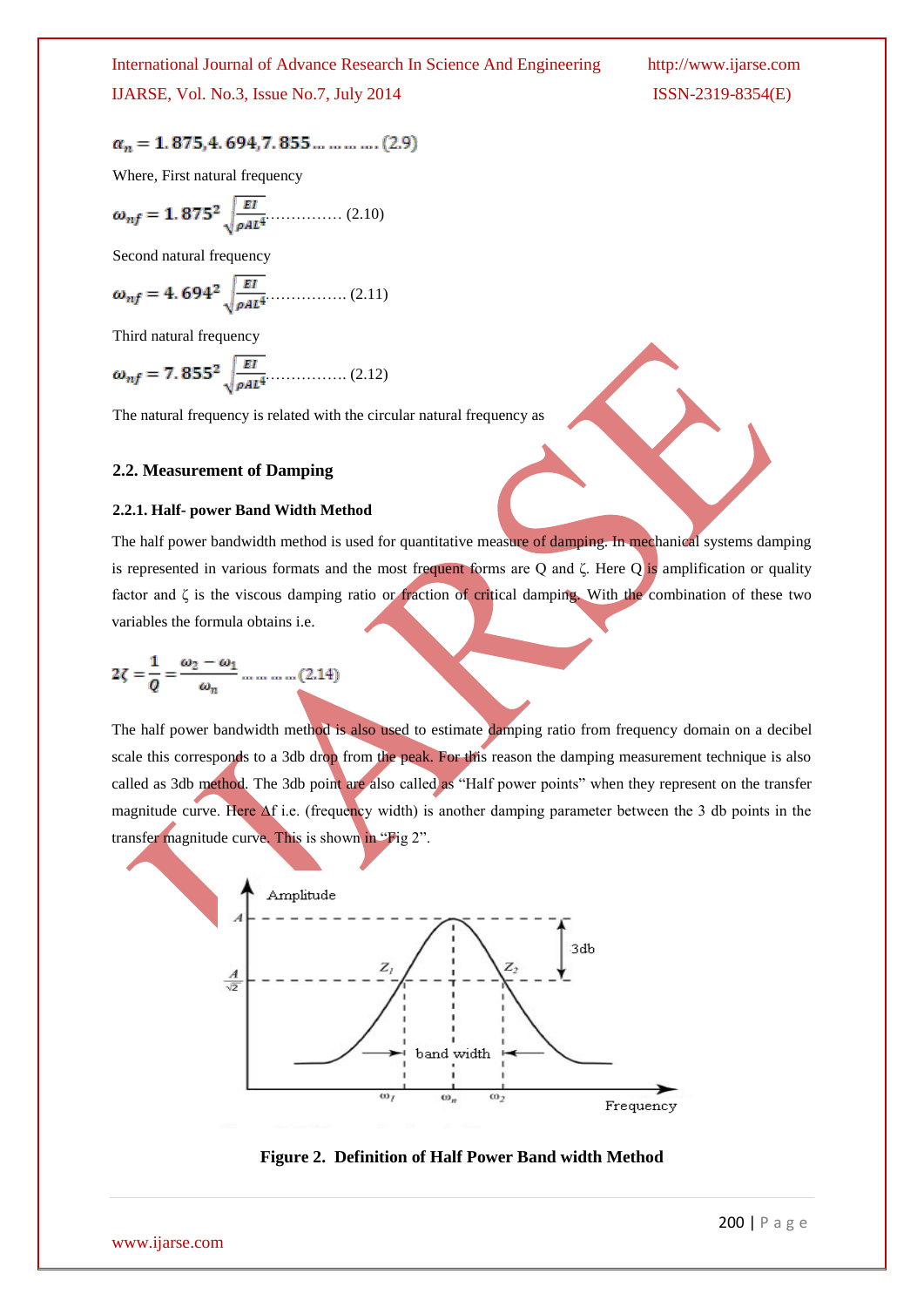#### **III MODAL ANALYSIS**

Modal analysis is a universal methodology used which permit fast and reliable recognition of system dynamics in complex structures. In the previous decades numerous methods have been developed in expedition to develop accuracy of modal replicas extracted from test data and to expand the applicability of modal analysis in manufacturing environment.

Structures vibrate in special shapes called mode shapes when excited at their resonant frequencies. A mode shape is the typical deformation contour defined by relative amplitudes of the farthest locations of vibration of a system at a particular natural frequency. The modal parameters are the natural frequencies, damping ratios and modal masses connected with each of the mode shapes. In general working circumstances, the structure will vibrate in a complex combination of all the mode shapes. Modal analysis refers to evaluating and forecasting the mode shapes and frequencies of a structure.

#### **IV ANALYSIS USING ANSYS**

The following procedure has been adopted for modeling cantilever beam of a particular material. In the main menu, in preprocessor the structural element type was selected and Brick 8 node 45 solid element was selected. The young Modulus and poison's ratio values were given. By using modeling option the beam was generated in two dimension and next it was extruded along its length to obtain 3D model of the beam. By using meshing tool option the beam was meshed and by applying boundary conditions the beam was fixed at one end and then the modal analysis was performed by using Block Lanczos method. The results were obtained from General Post Processor after solution was done. Harmonic analysis was performed by choosing analysis type i.e. (Harmonic) and by giving frequency range (0-200Hz), number of sub steps 30 and by choosing stepped boundary conditions. Then the boundary conditions were applied by giving Force/ Moment at other end and by choosing solution option in main menu the modal was solved. By choosing time history postprocessor menu and by choosing define variables sub menu the defined time history variables dialog box appears and by choosing Add the Add time – history variable dialog box appears from this the Nodal data was entered. By selecting graph variables and by entering graph parameters a graph appears in the graphic window.



**Figure 1. Cantilever Beam for Modal Analysis**



**Figure 2. Cantilever Beam for Harmonic Analysis**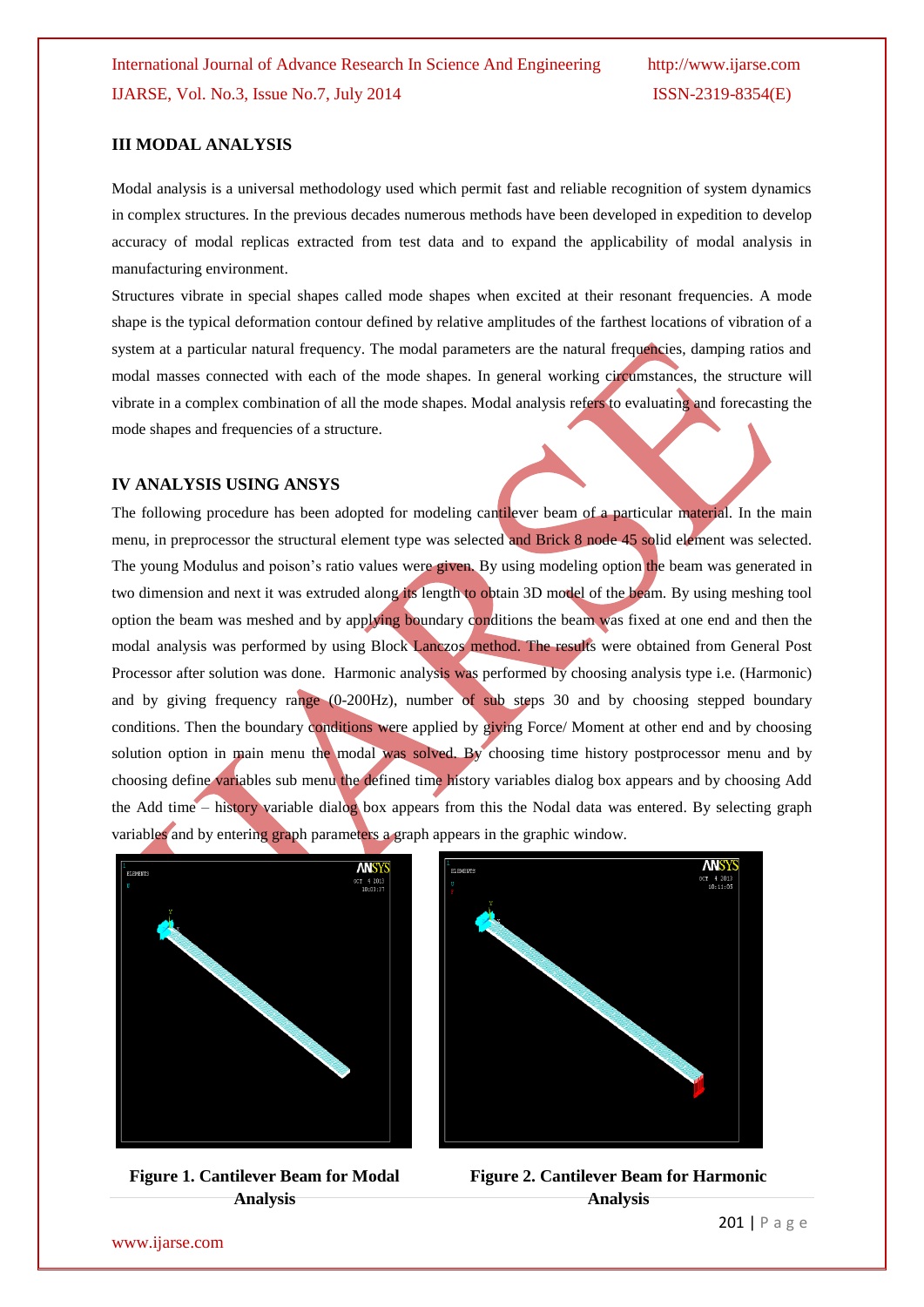### **V RESULTS AND DISCUSSION**

The objective of the present work is to compare the natural frequencies and damping of different structural materials like Brass, Aluminum, Mild Steel and Acrylic glass materials. The observations have been taken to calculate damping factor for various materials mentioned above by taking common dimensions of the Cantilever Beam in the frequency range of (0 to 200 Hz).

The first five natural frequencies were calculated by Modal Analysis using ANSYS by generating the modal of the beam. The harmonic analysis was done on the beams of different materials using ANSYS and frequency response curves were obtained. From these curves at the fundamental frequency the damping factor was estimated using "Half- power Bandwidth method" for each harmonic response and results were tabulated. These results are shown in "Table 1" and "Table 2".







**Figure 5. Frequency response curve of Mild Steel Figure 6. Frequency response curve of**

 **Acrylic Beam**

www.ijarse.com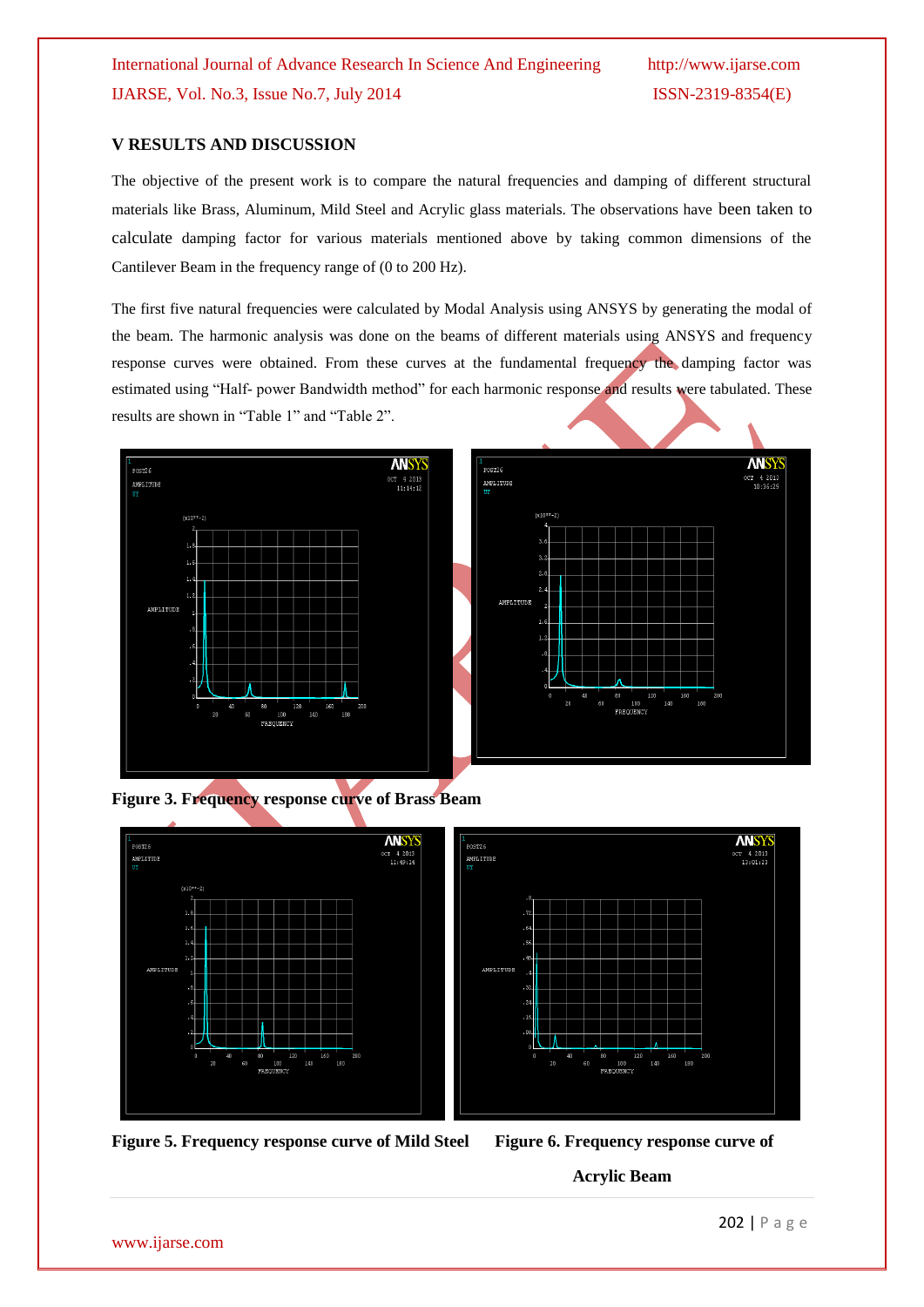| Material     | Frequency by<br>Theoretical method | Frequency<br>using ANSYS | $%$ error |
|--------------|------------------------------------|--------------------------|-----------|
| <b>Brass</b> | 10.323                             | 10.461                   | 1.33      |
| Aluminum     | 13.607                             | 13.797                   | 1.39      |
| Mild Steel   | 13.588                             | 13.776                   | 1.38      |
| Acrylic      | 4.129                              | 4.186                    | 1.38      |

#### **Table 1. Comparison of Theoretical and ANSYS Natural Frequencies**

#### **Table 2. Indication of damping Factors of Materials Considered**

| S.No | Material     | Beam dimensions(mm) | Damping<br>Factor |
|------|--------------|---------------------|-------------------|
| 01   | <b>Brass</b> | 600x25.4x6          | 0.163             |
| 02   | Aluminum     | 600x25.4x6          | 0.288             |
| 03   | Mild Steel   | 600x25.4x6          | 0.344             |
| 04   | Acrylic      | 600x25.4x6          | 0.464             |

It is found that the Natural Frequency of Aluminum and Mild Steel are more than Brass and that of Acrylic beam is very low. This implies that the stiffness in turn the Young's Modulus of Aluminum and Mild Steel are more compared to Brass and the stiffness of Acrylic glass material are very low.

It is evident that the material damping is higher for Acrylic material and mild steel beams when compared to Aluminum and Brass for the adopted dimensions of the beam. It was observed during iterations that the damping ratio depends on the dimensions of the beam. Hence the modal analysis is plays a major role in evaluating the vibration parameters like natural frequencies and structural damping factors. The results obtained are well corroborated with theoretical values.

#### **VI CONCLUSION**

The main objective of the present work is to study the vibration damping characteristics of four structural Materials i.e. Acrylic, Steel, Aluminum and Brass. The cantilever beams have been subjected to free vibration and Harmonic Analysis using ANSYS and damping ratio has been computed using "Half power Band Width Method'.

On the basis of present study the following conclusions are drawn. It is a nondestructive testing strategy based on model generation. From the Analysis it is evident that material damping is higher for Acrylic and steel in comparison with Brass and Aluminum beams of same dimensions.

- The increase in material damping could be correlated to the stiffness of materials.
- The damping of specimen made up of Brass was found to be lowest than Acrylic, Steel and Aluminum.